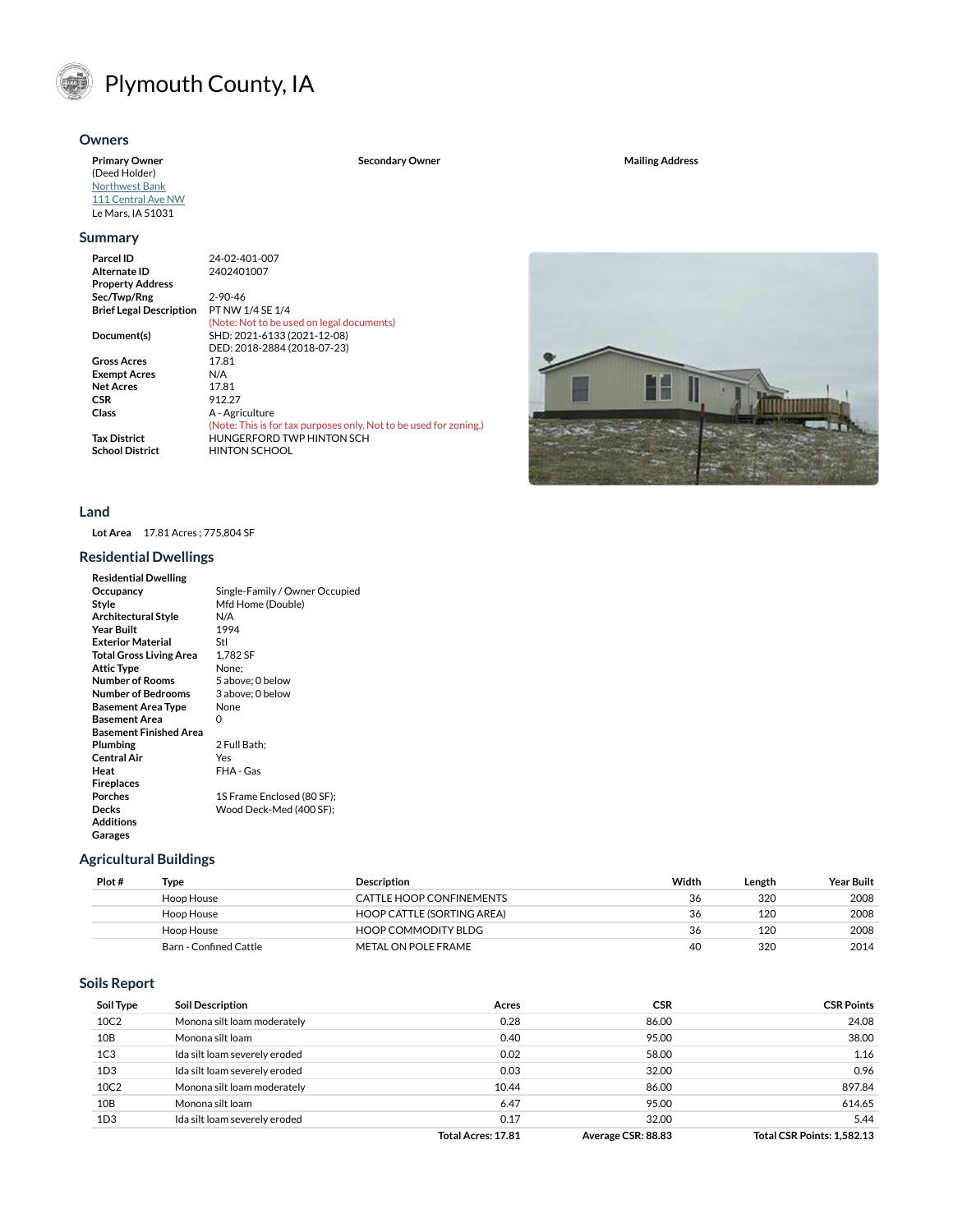### **[Sales](https://beacon.schneidercorp.com/Application.aspx?AppID=1012&LayerID=20762&PageTypeID=4&PageID=8985&Q=217772426&KeyValue=24-02-401-007)**

| Date |            | Seller                                 | <b>Buver</b>                                   |                  | Recording Sale Condition - NUTC                                                        | Type | Multi<br>Parcel | Amount       |
|------|------------|----------------------------------------|------------------------------------------------|------------------|----------------------------------------------------------------------------------------|------|-----------------|--------------|
|      | 12/2/2021  | TEBRINK. JEFF SHERIFF                  | NORTHWEST BANK                                 | $2021 -$<br>6133 | Foreclosures, for feitures, Sheriff and Tax Sales or transfers<br>arising from default | Deed |                 | \$977.058.00 |
|      | 7/20/2018  | <b>BIO BEEF FEEDLOT</b><br>MERRILL LLC | <b>REINERT, JACOB &amp;</b><br><b>BRITTANY</b> | $2018 -$<br>2884 | Normal                                                                                 | Deed |                 | \$400,000.00 |
|      | 12/31/2012 |                                        |                                                | 2013-220         | Other with explaination                                                                | Deed |                 | \$0.00       |

#### $\boxplus$  There are other parcels involved in one or more of the above sales:

| Recording: 2021-6133 - Parcel: 24-02-451-001 |
|----------------------------------------------|
| Recording: 2018-2884 - Parcel: 24-02-401-001 |
| Recording: 2018-2884 - Parcel: 24-02-401-003 |
| Recording: 2018-2884 - Parcel: 24-02-401-005 |
| Recording: 2018-2884 - Parcel: 24-02-451-001 |
| Recording: 2013-220 - Parcel: 24-02-400-005  |
| Recording: 2013-220 - Parcel: 24-02-400-006  |
| Recording: 2013-220 - Parcel: 24-02-400-007  |
| Recording: 2013-220 - Parcel: 24-02-400-008  |
| Recording: 2013-220 - Parcel: 24-02-401-001  |
| Recording: 2013-220 - Parcel: 24-02-401-006  |
| Recording: 2013-220 - Parcel: 24-02-451-001  |
|                                              |

#### **[Permits](https://beacon.schneidercorp.com/Application.aspx?AppID=1012&LayerID=20762&PageTypeID=4&PageID=8985&Q=217772426&KeyValue=24-02-401-007)**

| Permit# | Date   | Description | Amount  |
|---------|--------|-------------|---------|
|         | 171001 | New Blds    | 10.000  |
|         |        | New Blds    | 965.400 |

### **[Valuation](https://beacon.schneidercorp.com/Application.aspx?AppID=1012&LayerID=20762&PageTypeID=4&PageID=8985&Q=217772426&KeyValue=24-02-401-007)**

|                                    | 2022        | 2021        | 2020        | 2019        |
|------------------------------------|-------------|-------------|-------------|-------------|
| Classification                     | Agriculture | Agriculture | Agriculture | Agriculture |
| Land                               | \$18,360    | \$18,360    | \$18,800    | \$18,800    |
| <b>Dwelling</b>                    | \$44,430    | \$44,430    | \$46,960    | \$46,960    |
| <b>Building</b>                    | \$175,030   | \$175,030   | \$155.590   | \$155.590   |
| <b>Total Assessed Value</b><br>$=$ | \$237,820   | \$237,820   | \$221,350   | \$221,350   |

#### **[Taxation](https://beacon.schneidercorp.com/Application.aspx?AppID=1012&LayerID=20762&PageTypeID=4&PageID=8985&Q=988300354&KeyValue=24-02-401-007)**

|                                   | 2020                                          | 2019          |
|-----------------------------------|-----------------------------------------------|---------------|
|                                   | Pay 2021-2022                                 | Pay 2020-2021 |
| Classification                    | Agriculture                                   | Agriculture   |
| Taxable Land Value<br>$+$         | \$15,798                                      | \$15,319      |
| $+$                               | \$130,743<br>Taxable Building Value           | \$126,780     |
| $+$                               | \$26,490<br><b>Taxable Dwelling Value</b>     | \$25,863      |
| <b>Gross Taxable Value</b><br>$=$ | \$173,031                                     | \$167,962     |
| <b>Military Exemption</b>         | \$0                                           | \$0           |
| Net Taxable Value<br>$=$          | \$173,031                                     | \$167,962     |
| $\times$                          | Levy Rate (per \$1000 of value)<br>23.19918   | 24.13826      |
| Gross Taxes Due<br>$=$            | \$4,014.18                                    | \$4,054.31    |
| Ag Land Credit                    | (\$12.78)                                     | ( \$9.11)     |
|                                   | Disabled and Senior Citizens Credit<br>\$0.00 | \$0.00        |
| <b>Family Farm Credit</b>         | \$0.00                                        | \$0.00        |
| <b>Homestead Credit</b>           | \$0.00                                        | \$0.00        |
|                                   | \$0.00<br><b>Business Property Credit</b>     | \$0.00        |
| Prepaid Tax                       | \$0.00                                        | \$0.00        |
| Net Taxes Due<br>$=$              | \$4,002.00                                    | \$4,046.00    |

# **Pay [Property](https://beacon.schneidercorp.com/Application.aspx?AppID=1012&LayerID=20762&PageTypeID=4&PageID=8985&Q=988300354&KeyValue=24-02-401-007) Taxes**

### Click here to [pay property taxes](https://www.iowatreasurers.org/parceldetail.php?idCounty=75&parcel=000024-02-401-007) for this parcel.

**Tax [History](https://beacon.schneidercorp.com/Application.aspx?AppID=1012&LayerID=20762&PageTypeID=4&PageID=8985&Q=988300354&KeyValue=24-02-401-007)**

| Year | Due Date                     | Amount             | Paid       | Date Paid                | Receipt |
|------|------------------------------|--------------------|------------|--------------------------|---------|
| 2020 | March 2022<br>September 2021 | \$2.001<br>\$2,001 | Yes<br>Yes | 2022-03-23<br>2021-12-22 | 2326    |
| 2019 | March 2021<br>September 2020 | \$2.023<br>\$2.023 | Yes<br>Yes | 2021-04-13<br>2020-11-05 | 2329    |

## **Homestead Tax Credit [Application](https://beacon.schneidercorp.com/Application.aspx?AppID=1012&LayerID=20762&PageTypeID=4&PageID=8985&Q=1758828282&KeyValue=24-02-401-007)**

[Apply online](https://beacon.schneidercorp.com/Modules/Vendors/Gen1/Homestead/Iowa/Application12092019.aspx?p=H23CGiWOYWk3mefeoS-CaQJe6-46KJGJajxjx0c7I-slrRAjV8u06yc7N7ulCLgyDBNNEHfLd3JrCcYrP4Al7wvjKh3EeGoCW9vQaDwtadlWYDMJwuqjuc7B9mBtGC-0OzZyrUqlUS6HoJBWhLYVFsvdjt9l69WoQ4cJgm_-bjvZiBI5VsSJ8nvthcG3cim6E8cM6ROHUs2ODCeaggfFr15A2fBbUcjr6l-LkvkMpZyETrIoARzS3oWjo3NqnCKG0&QPS=PQP8s_vJoU7ktQsZj_lQFore5zeoPZodBbCuDRrXBh141dIqGDEsUQnbqicjGUVd54_jckWA2316PYNMh9TeLQENKxgIFfJ4ZVgqpQhM-xCdn10pJd9rjq90WDAmSFTSCAZP-ESz9dzBgsQZ1vreklrGbo19mUKUyhd_w_lukLwyxLA8s1Hj19WpAKTT0uMVqjQEYGbJKH5kMzAPx1NmMwpSqRlAjyIGE5yfv_UwjV_KgM7b9912SF2860VNuE9BPiIG9dRsBqrjkW1LLxR3WXiLa0FeCLonZHC6A_qyI9w1) for the Iowa Homestead Tax Credit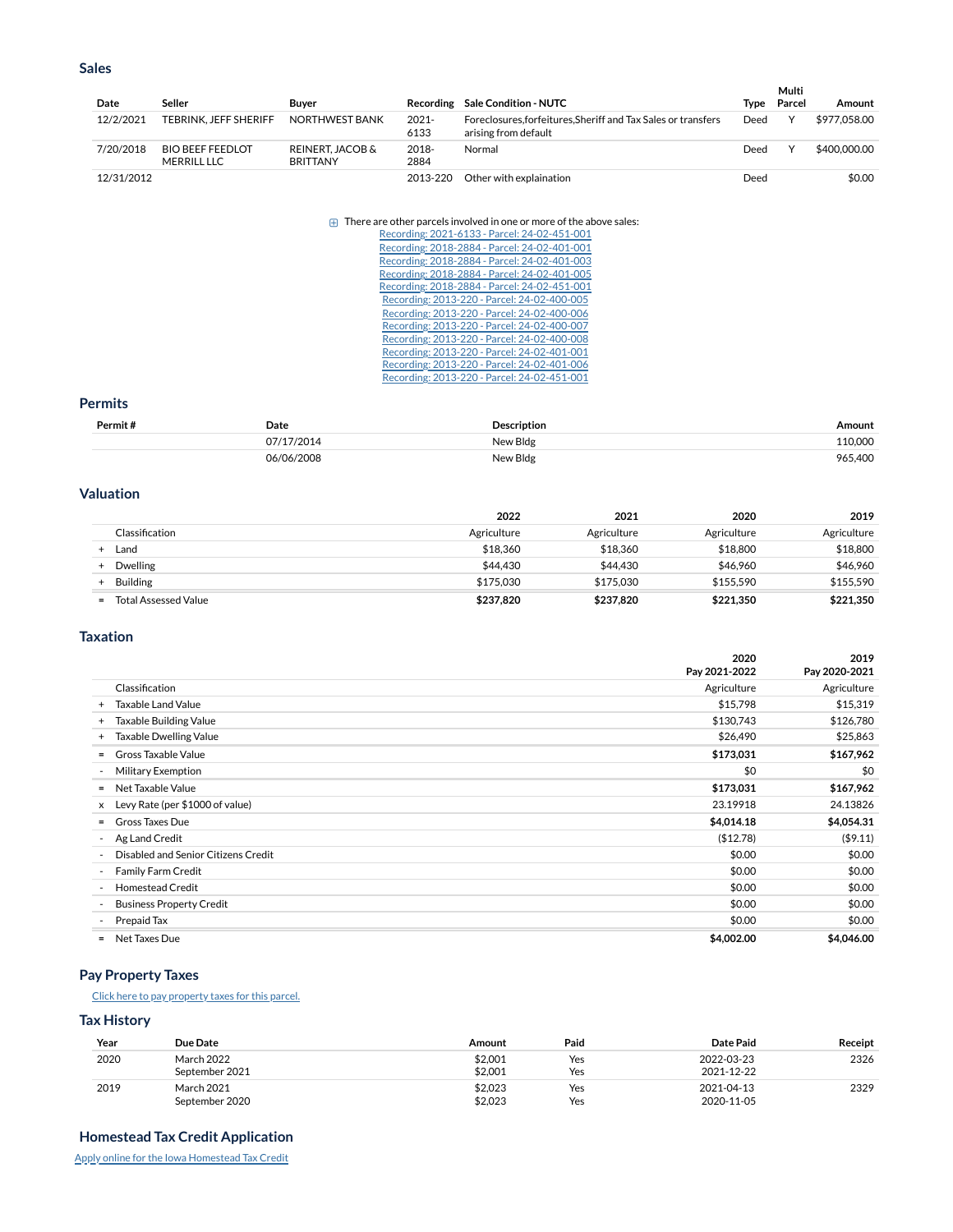# **Military Tax Exemption [Application](https://beacon.schneidercorp.com/Application.aspx?AppID=1012&LayerID=20762&PageTypeID=4&PageID=8985&Q=1758828282&KeyValue=24-02-401-007)**

[Apply online](https://beacon.schneidercorp.com/Modules/Vendors/Gen1/Military/Iowa/Application.aspx?p=I1NiYAs6w3f8rJH5noYgqt84UKLdznaAKw-yAXm3lwnqoEYNTGZPLYNh9fT5EXlb_6CpuydqM5hVyuir4dZYPt7Do2hwAD5vixyY4Ppp0MIukP2uABH0SMzCI-JFxNTgHzcDYk3FQfunEY00G0qhoH_763_lbjKr4S-4UpIrlxGTP01M7DZXRG43HWV98_xXEaReGnscuVEDWn76Jnu2USELbvF36gSalBgy1uAKdPUVxrFsm1lSOfMTZickJXh3c4UjlYQv2BfDPGDo4VzehA2&QPS=roKRzEPU2ODDsYTHPNvn-BnFtd9SoEIvhaR1xmZZBXNrX2a37Tk3LLRTQVKQYoi_fMUz4lkbq9KLKztRylsQeN0B2VMaoTlh054Kxis5DzeUQ1lsdbNHcIVTSo064pKpGArwU4CzsP6wv0KulVDhqGSHsB69rZBGDxJc5ndXOCxYur4XVsXhRaD9YW7sYniwt0X4U0VGpQmmblG08BkucPoKQ9DHtD14QxMd5LEBeb_UtYKMBzCevfeLuA2GEpVXpecGzKSi1WuHVceCzLFWFUespRuJ--hPz7qhcx9HIGo1) for the Iowa Military Tax Credit

# **[Photos](https://beacon.schneidercorp.com/Application.aspx?AppID=1012&LayerID=20762&PageTypeID=4&PageID=8985&Q=1758828282&KeyValue=24-02-401-007)**